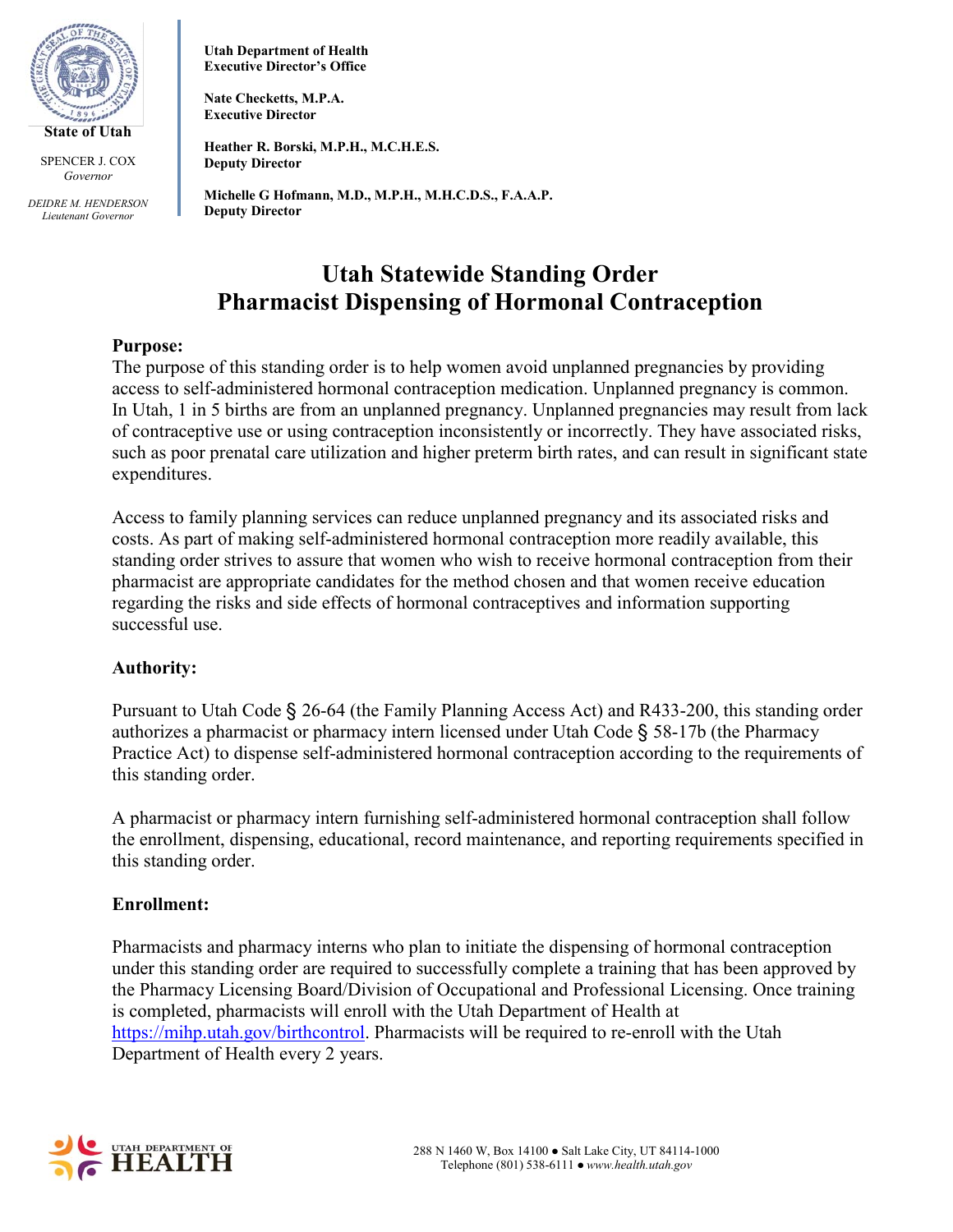

*DEIDRE M. HENDERSON Lieutenant Governor*

**Utah Department of Health Executive Director's Office**

**Nate Checketts, M.P.A. Executive Director**

**Heather R. Borski, M.P.H., M.C.H.E.S. Deputy Director**

**Michelle G Hofmann, M.D., M.P.H., M.H.C.D.S., F.A.A.P. Deputy Director**

If a pharmacist enrolled with the Utah Department of Health adds or removes a pharmacy location within the state, they must update their enrollment information.

## **Dispensing Guidelines:**

Any woman who is age 18 or older may receive self-administered hormonal contraception under this standing order, subject to completing the self-assessment tool approved by the Utah Department of Health and the Division of Occupational and Professional Licensing.

[\(https://dopl.utah.gov/pharm/hormonal\\_contraception\\_questionnaire.pdf,](https://dopl.utah.gov/pharm/hormonal_contraception_questionnaire.pdf)

[https://dopl.utah.gov/pharm/hormonal\\_contraceptive\\_Questionnaire\\_Spanish.pdf\)](https://dopl.utah.gov/pharm/hormonal_contraceptive_Questionnaire_Spanish.pdf)

If the pharmacist's or pharmacy intern's evaluation of the assessment tool shows that it is unsafe to dispense a self-administered hormonal contraceptive to a patient, the pharmacist or pharmacy intern may not dispense the contraceptive and shall refer the patient to a primary care or women's health care provider.

If the assessment shows that it is safe to dispense hormonal contraception to the woman, the pharmacist or pharmacy intern is authorized to provide a self-administered hormonal contraceptive drug to the woman. A self-administered hormonal contraceptive means a self-administered hormonal contraceptive that is approved by the United States Food and Drug Administration to prevent pregnancy and includes the following methods:

- Oral hormonal contraceptive;
- Hormonal vaginal ring; and
- Hormonal contraceptive patch.

A self-administered hormonal contraceptive does *not* include any drug intended to induce an abortion (as defined by Utah Code § 76-7-301).

## **Initial Dispensing**

The pharmacist or pharmacy intern may initially dispense a self-administered hormonal contraceptive for twelve months. Advise the patient to return at any time to discuss side effects or other problems or if she wants to change the contraceptive method. If the woman wishes to continue use of the contraceptive, an enrolled pharmacist or pharmacy intern must perform evaluations and follow-ups as described below.

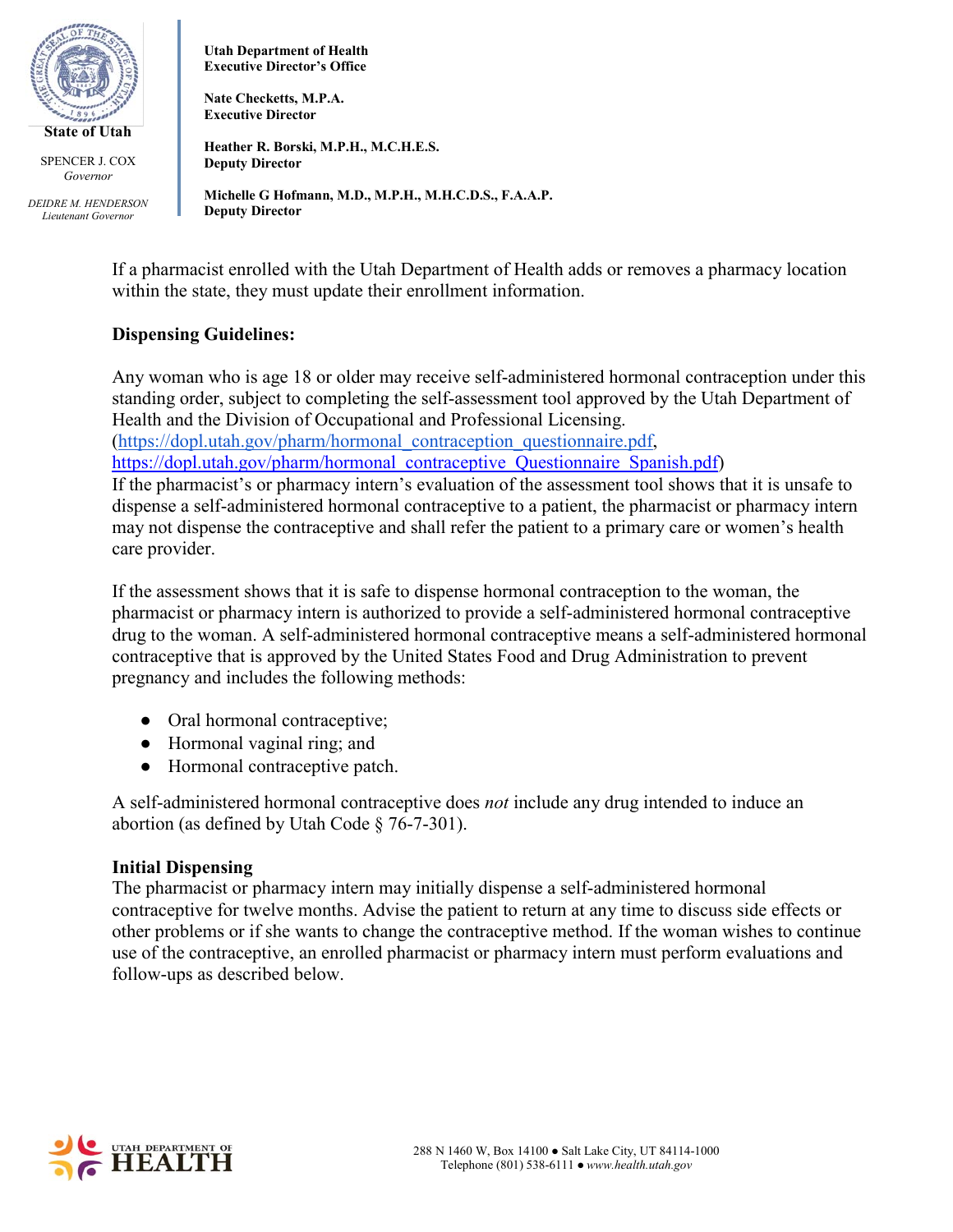

*DEIDRE M. HENDERSON Lieutenant Governor*

**Utah Department of Health Executive Director's Office**

**Nate Checketts, M.P.A. Executive Director**

**Heather R. Borski, M.P.H., M.C.H.E.S. Deputy Director**

**Michelle G Hofmann, M.D., M.P.H., M.H.C.D.S., F.A.A.P. Deputy Director**

## **Continued Dispensing Schedule**

| <b>Required Reviews for Continuing Dispensing</b>                               |                                                                         |
|---------------------------------------------------------------------------------|-------------------------------------------------------------------------|
|                                                                                 | Re-evaluate for side effects and other<br>concerns presented by patient |
| 12 mo. after initial dispensing                                                 | Required                                                                |
| 24 mo. after initial dispensing                                                 | Required                                                                |
| 36 mo. after initial dispensing*                                                | Required                                                                |
| 48 mo. after initial dispensing*                                                | Required                                                                |
|                                                                                 | Required every 12 months after 48 months                                |
| *With evidence that patient has consulted with a primary care or women's health |                                                                         |

care provider in the last 24 months

*NOTE: When a patient changes methods of contraception, this is considered a new initial dispensing and the timetable for review starts over.*

If an enrolled pharmacist or pharmacy intern determines that self-administered hormonal contraceptive is not safe or the patient does not provide evidence of consulting with a practitioner as required, the pharmacist or pharmacy intern may not continue to dispense the self-administered hormonal contraceptive to the patient.

Pharmacist documentation of the twelve-month follow up may include:

- A refill of the same method;
- A new dispensing of a different method;
- Documentation of pharmacist contact and discussion with the patient; and
- Documentation that there was no follow-up from the patient (unable to reach or no refill requested).

If an enrolled pharmacist leaves the pharmacy or is not available at the time of the patient visit, another enrolled pharmacist may conduct the follow up and document in the patient record as above. If there are no other enrolled pharmacists on site, then no dispensing may occur.

## **Educational Materials:**

Every patient receiving a self-administered hormonal contraceptive must receive the following written information from their pharmacist or pharmacy intern at the time of initial dispensing:

• All UDOH-approved fact sheets, which include but are not limited to:

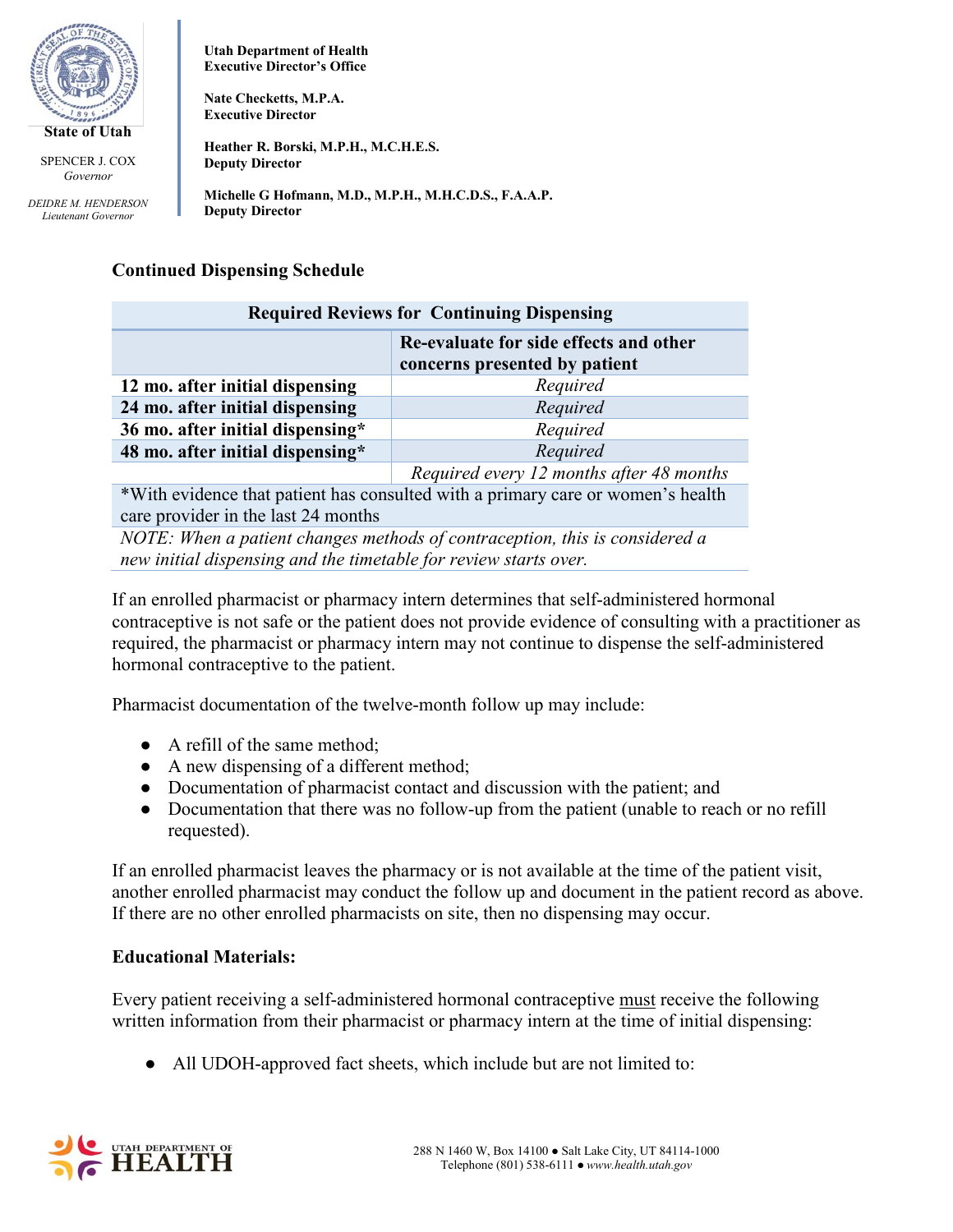

*DEIDRE M. HENDERSON Lieutenant Governor*

**Utah Department of Health Executive Director's Office**

**Nate Checketts, M.P.A. Executive Director**

**Heather R. Borski, M.P.H., M.C.H.E.S. Deputy Director**

**Michelle G Hofmann, M.D., M.P.H., M.H.C.D.S., F.A.A.P. Deputy Director**

- o The importance of seeing the patient's primary care provider or women's health care provider to obtain recommended tests and screening; and
- o The effectiveness and availability of long-acting reversible contraceptives as an alternative to self-administered hormonal contraceptives; and
- A copy of the record of the encounter that includes the patient's completed self-assessment tool and a description of the contraceptives dispensed, or the basis for not dispensing a contraceptive.

The pharmacist or pharmacy intern dispensing the contraceptive must also provide counseling to the patient regarding:

- Appropriate administration and storage of the self-administered hormonal contraceptive;
- Potential side effects and risks of the contraceptive;
- The need for backup contraception;
- When to seek emergency medical attention; and
- The risk of contracting a sexually transmitted infection or disease, and ways to reduce the risk of contraction.

## **Records:**

Persons authorized by this standing order to dispense a self-administered hormonal contraceptive shall make and retain, for seven years, a record of each woman seeking such a medication, which shall contain the following information:

- The name and age of each individual seeking a contraceptive medication;
- The NDC of each contraceptive method dispensed;
- The date(s) that each contraceptive method was dispensed;
- A copy of the patient's completed self-assessment tool;
- Documentation of information and counseling provided to individuals receiving a selfadministered hormonal contraceptive; and
- If it is unsafe to dispense a self-administered hormonal contraceptive, record whether the patient was referred to a primary care or women's health care provider.

Records shall be retained at the pharmacy where the patient received care.